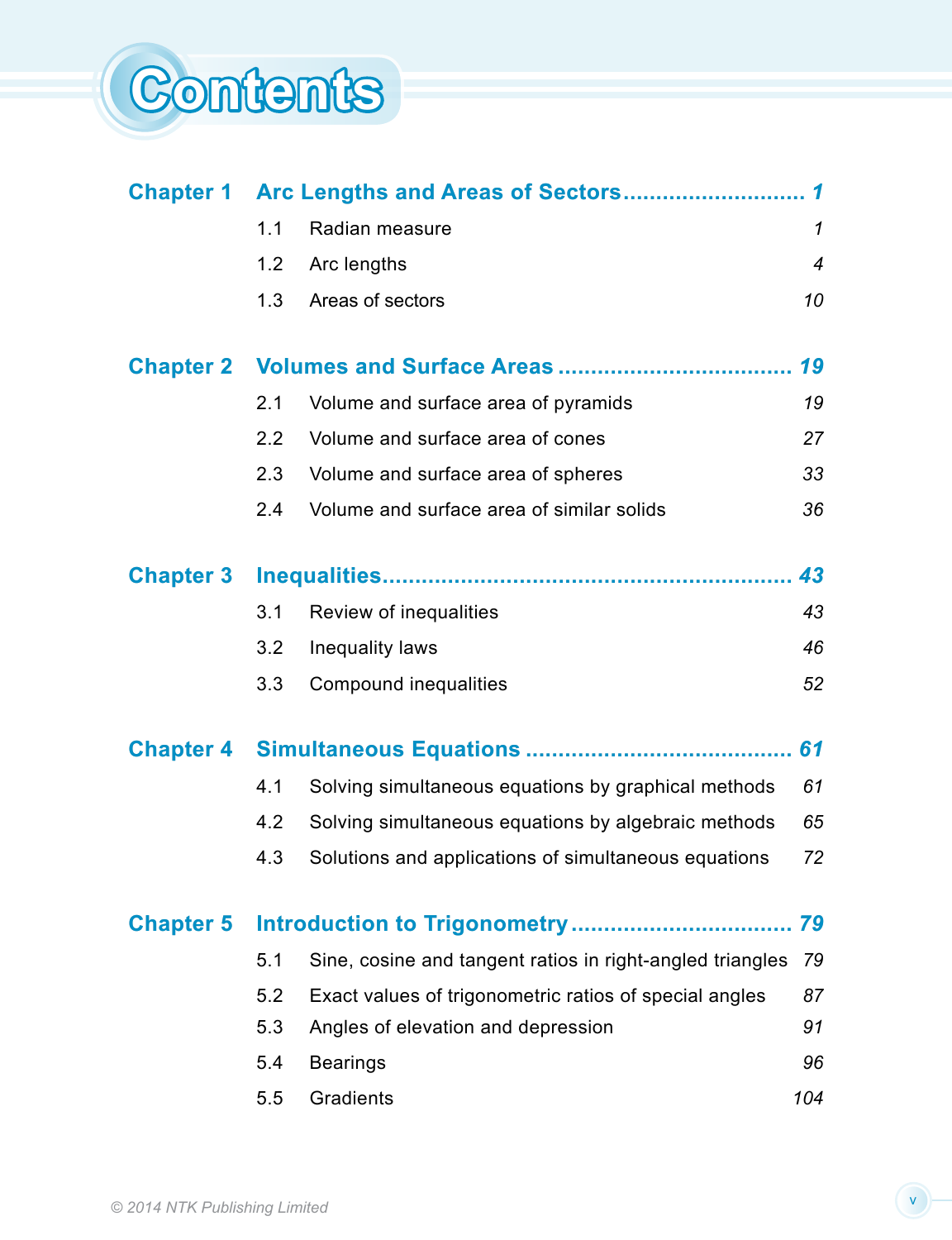|                  |     |                                                 | 111  |
|------------------|-----|-------------------------------------------------|------|
|                  | 6.1 | Projection of an edge onto a plane              | 111  |
|                  | 6.2 | Angle between a line and a plane                | 114  |
|                  | 6.3 | Angle between two planes                        | 119  |
| <b>Chapter 7</b> |     | <b>Graphical Representation of Data123</b>      |      |
|                  | 7.1 | Stem-and-leaf diagrams                          | 123  |
|                  | 7.2 | Broken-line graphs                              | 129  |
|                  | 7.3 | Frequency polygons and cumulative               |      |
|                  |     | frequency polygons                              | 136  |
| <b>Chapter 8</b> |     |                                                 | .149 |
|                  | 8.1 | Solving quadratic equations using factorization | 149  |
|                  | 8.2 | Solving quadratic equations using the           |      |
|                  |     | graphical method                                | 152  |
|                  | 8.3 | Solving quadratic equations by completing       |      |
|                  |     | the square                                      | 155  |
|                  | 8.4 | Solving quadratic equations using the           |      |
|                  |     | quadratic formula                               | 158  |
|                  | 8.5 | Nature of roots                                 | 160  |
|                  | 8.6 | Applications of quadratic equations             | 164  |
| <b>Chapter 9</b> | 171 |                                                 |      |
|                  | 9.1 | Concepts of functions                           | 171  |
|                  | 9.2 | Domain and range                                | 175  |
|                  | 9.3 | Linear functions                                | 181  |
|                  | 9.4 | <b>Quadratic functions</b>                      | 188  |
|                  | 9.5 | Transformations of graphs of functions          | 199  |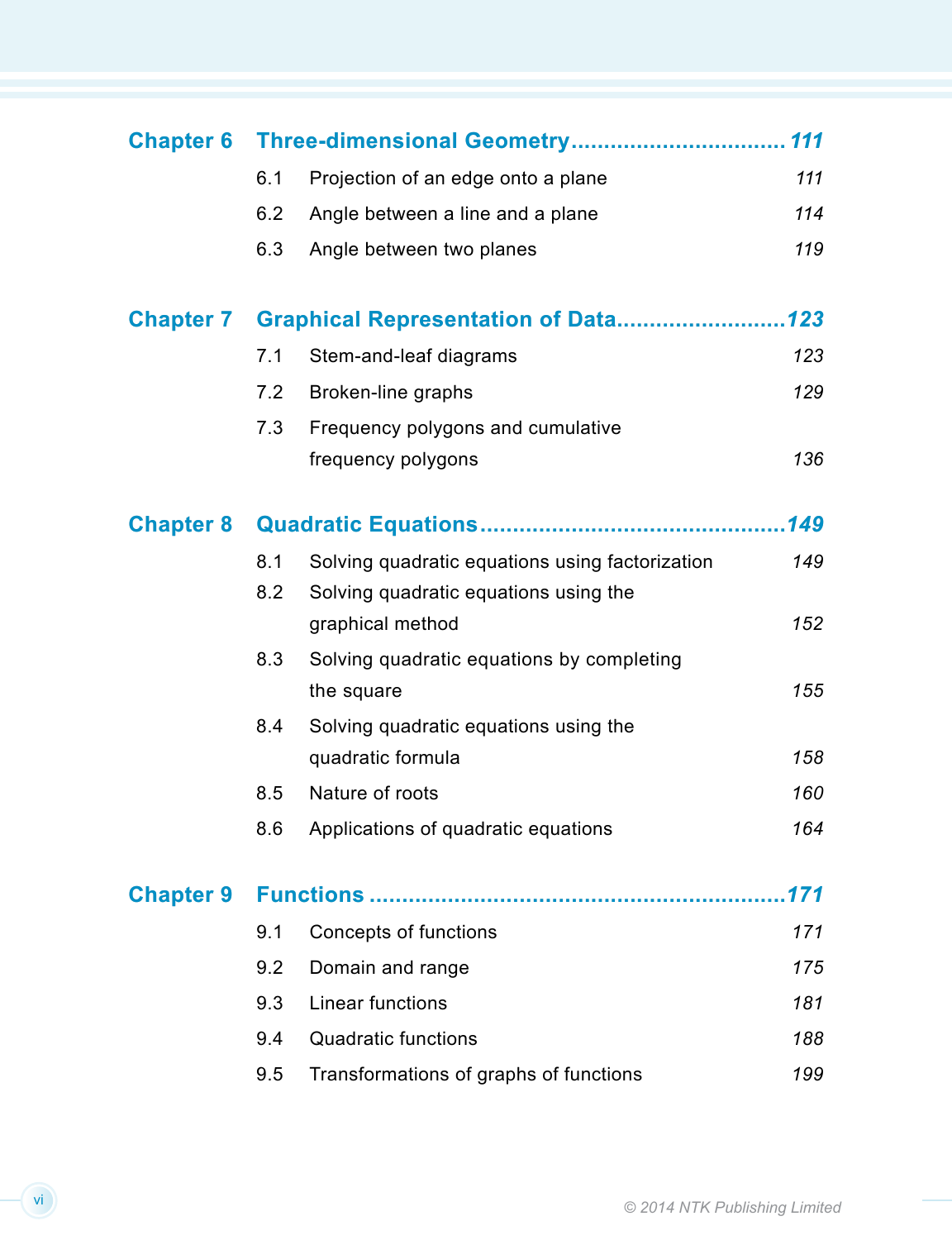|      |                                                             | 207  |
|------|-------------------------------------------------------------|------|
|      | 10.1 Long division of polynomials                           | 207  |
|      | 10.2 Synthetic division of polynomials                      | 211  |
| 10.3 | <b>Remainder theorem</b>                                    | 215  |
|      | 10.4 Factor theorem                                         | 217  |
|      |                                                             |      |
|      | 11.1 Direct variation                                       | 221  |
|      | 11.2 Inverse variation                                      | 226  |
|      | 11.3 Partial variation                                      | 231  |
|      | 11.4 Joint variation                                        | 237  |
|      | <b>Chapter 12 Exponential and Logarithmic Functions 243</b> |      |
|      | 12.1 Laws of rational indices                               | 243  |
|      | 12.2 Exponential functions                                  | 246  |
|      | 12.3 Logarithmic functions                                  | 254  |
|      |                                                             | .261 |
| 13.1 | Introduction to matrices                                    | 261  |
|      | 13.2 Matrix operations                                      | 263  |
|      | 13.3 Determinants of 2×2 matrices                           | 271  |
|      | 13.4 Inverses of 2×2 matrices                               | 274  |
|      |                                                             |      |
|      | 14.1 Introduction to complex numbers                        | 279  |
|      | 14.2 Operations of complex numbers                          | 283  |
|      | 14.3 Argand diagrams and modulus-argument form of           |      |
|      | complex numbers                                             | 287  |
|      |                                                             | 295  |
|      |                                                             |      |

\**Extended level materials recommended for students who intend to study IB Diploma Mathematics at Higher Level.*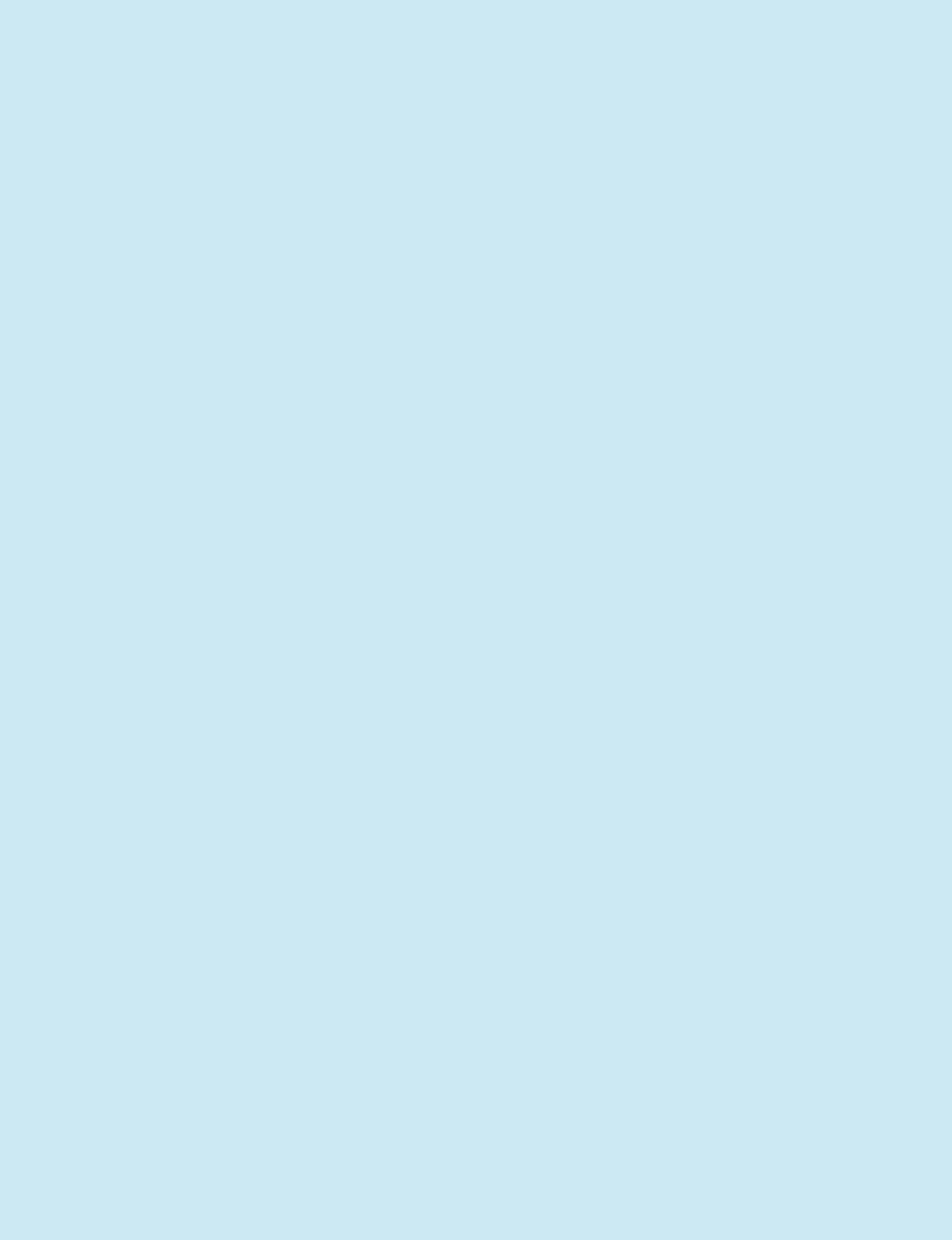# **Chapter 1 Arc Lengths and Areas of Sectors**

# 1.1 Radian measure

The radian is a standard unit of angular measure and is commonly used as an alternative to the degree. The relationship between degrees (°) and radians (rad) is as follows:

 $\pi$ (rad) = 180°

Note that we do not usually use a symbol to indicate radians. If there is no symbol after an angular measure, then it is in radians rather than degrees. Sometimes, the notation " $\text{``}$ " is used to represent the radian, so 2 $\text{°}$  means an angle of 2 radians.

The conversion between degrees and radians is done as follows:

From degrees to radians: multiply the angle by  $\frac{\pi}{180^\circ}$ From radians to degrees: multiply the angle by  $\frac{180^{\circ}}{\pi}$ 

Here are some examples:

$$
30^\circ = 30^\circ \times \frac{\pi}{180^\circ} = \frac{\pi}{6}
$$

$$
120^\circ = 120^\circ \times \frac{\pi}{180^\circ} = \frac{2\pi}{3}
$$

$$
\frac{\pi}{4} = \frac{\pi}{4} \times \frac{180^\circ}{\pi} = 45^\circ
$$

$$
\frac{3\pi}{2} = \frac{3\pi}{2} \times \frac{180^\circ}{\pi} = 270^\circ
$$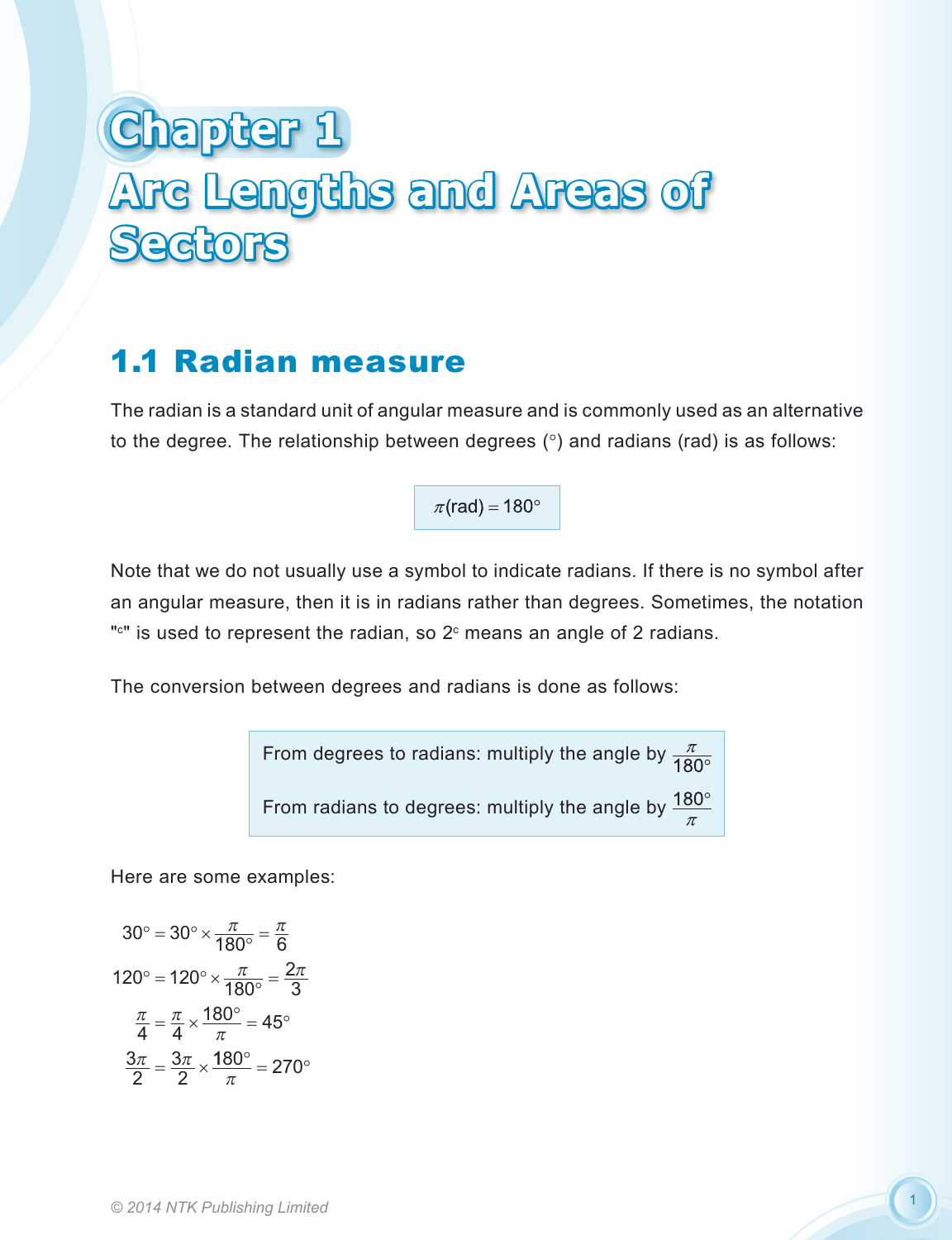

# Example

Express 120.4° in radians, correct to three significant figures.

**Solution:**

 $120.4^{\circ} = 120.4^{\circ} \times \frac{\pi}{180^{\circ}}$ 

= 2.10 (correct to 3 s.f.)

Note: If the angle is not an integer, we do not need to express it in terms of  $\pi$ .

## Example

Express 2 radians in degrees, correct to three significant figures.

#### **Solution:**

$$
2 = 2 \times \frac{180^{\circ}}{\pi}
$$
  
= 115<sup>°</sup> (correct to 3 s.f.)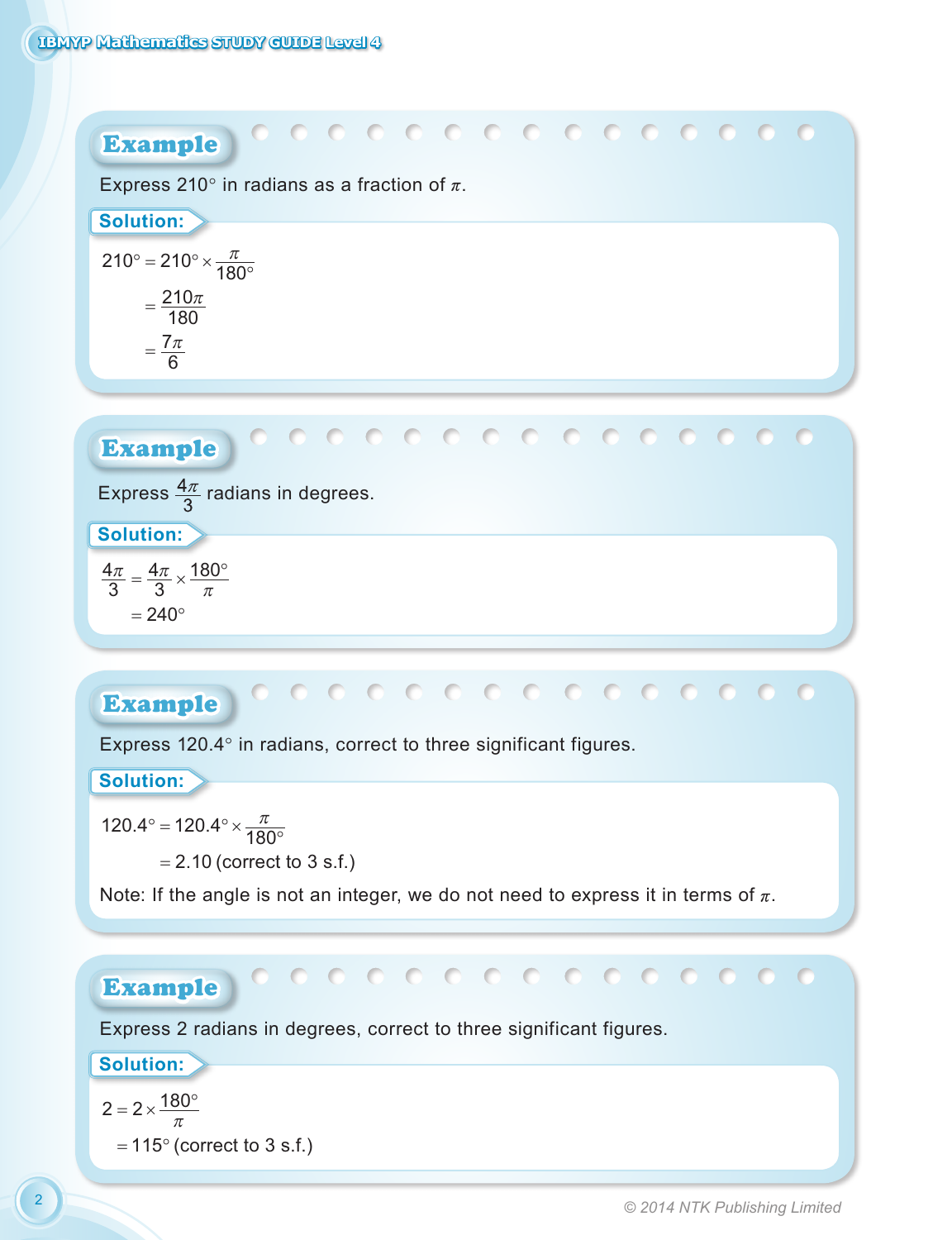### **Exercise 1.1**

#### **Section A**

- 1. Express the following angles in degrees.
	- (a)  $\frac{\pi}{2}$  (b)  $\frac{5\pi}{2}$ (c)  $\frac{\pi}{3}$  (d)  $\frac{\pi}{4}$ (e)  $\frac{\pi}{6}$  (f)  $\frac{7\pi}{4}$
- 2. Express the following angles in degrees, giving your answers to the nearest 0.1°.
	- (a) 2.1 (b) 4
	- (c) 1.245 (d) 3.14
- 3. Express the following angles in radians in terms of  $\pi$ .

| (a) $180^{\circ}$ | (b) $60^\circ$    |
|-------------------|-------------------|
| (c) $135^{\circ}$ | (d) $15^\circ$    |
| (e) $210^{\circ}$ | (f) $315^{\circ}$ |

- 4. Express the following angles in radians, giving your answers to one decimal place.
	- (a)  $42^{\circ}$  (b)  $310^{\circ}$
	- (c) 91° (d) 208°

#### **Section B**

- 1. Express the following angles in degrees.
	- (a)  $\frac{8\pi}{15}$  (b)  $\frac{17\pi}{12}$ (c)  $\frac{13\pi}{9}$  (d)  $\frac{37\pi}{20}$
- 2. Express the following angles in degrees, giving your answers to three significant figures.

(a) 
$$
\sqrt{3}
$$
 (b)  $\frac{2}{\pi}$ 

(c)  $1 + \sqrt{2}$ (d)  $\frac{7}{\pi}$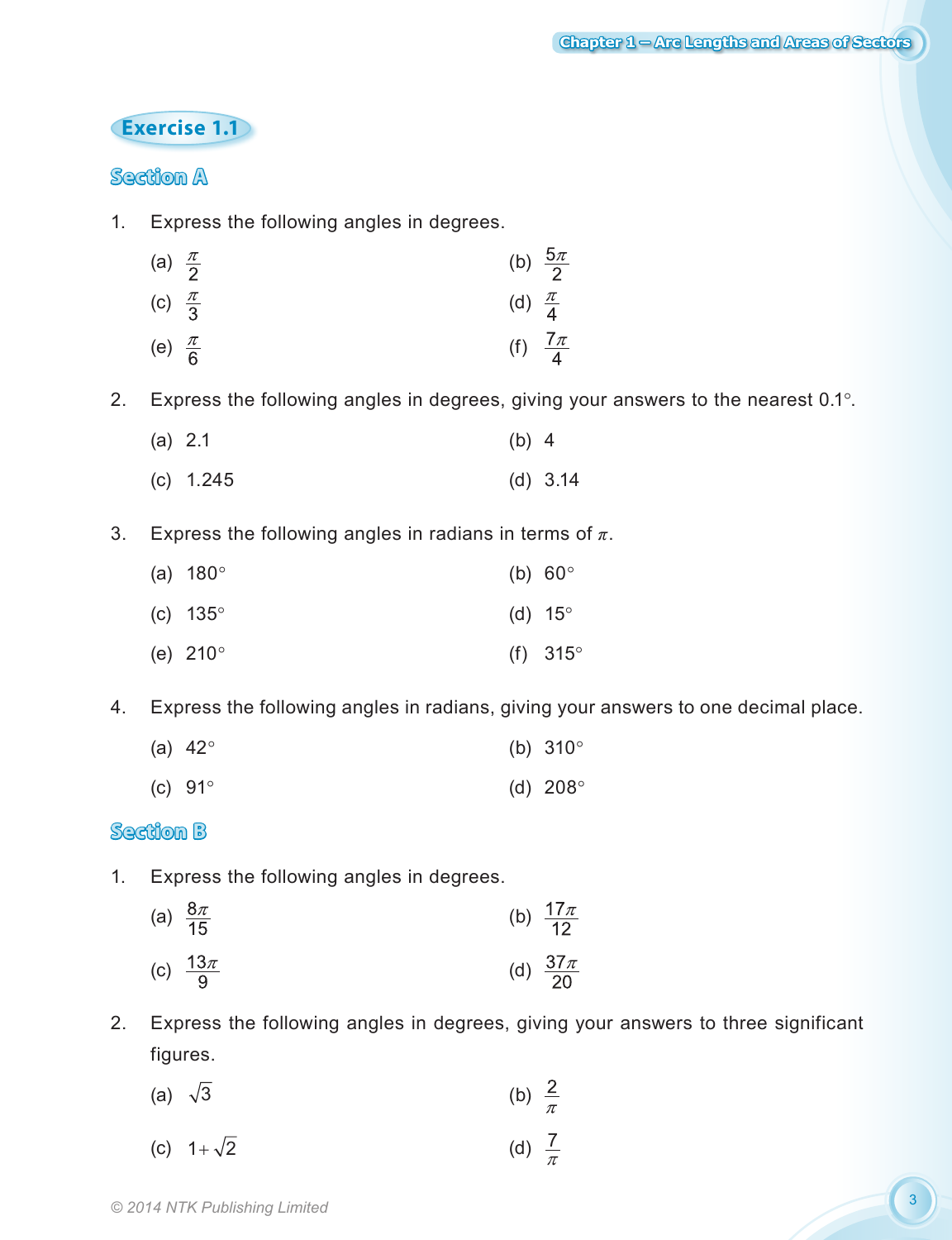- 3. Express the following angles in radians, giving your answers to three significant figures.
	- (a) 102.01° (b) 31.7°
	- (c)  $191^\circ$  (d)  $902.444^\circ$

# 1.2 Arc lengths

The circumference is the perimeter of a circle, and an arc is part of the circumference. Consider the following diagram:



The arc *AB* is part of the circumference and the region *OAB* is called a sector. In order to distinguish between the longer arc (the dashed arc) and the shorter arc (the solid arc), we name them the major arc and the minor arc, respectively. Similar terms are also applied to sectors, and these are known as major sectors and minor sectors.

To find the arc length, we first need to find the circumference and then divide it by  $360^{\circ}$ (this is the arc length for one degree). Then, we multiply the result by  $\theta$ , where  $\theta$  (in degrees) is  $A\hat{O}B$ , to obtain the required arc length.

> Arc length =  $2\pi r \times \frac{\theta}{360^{\circ}}$  where *r* is the radius and  $\theta$  is the angle (in degrees) at the center.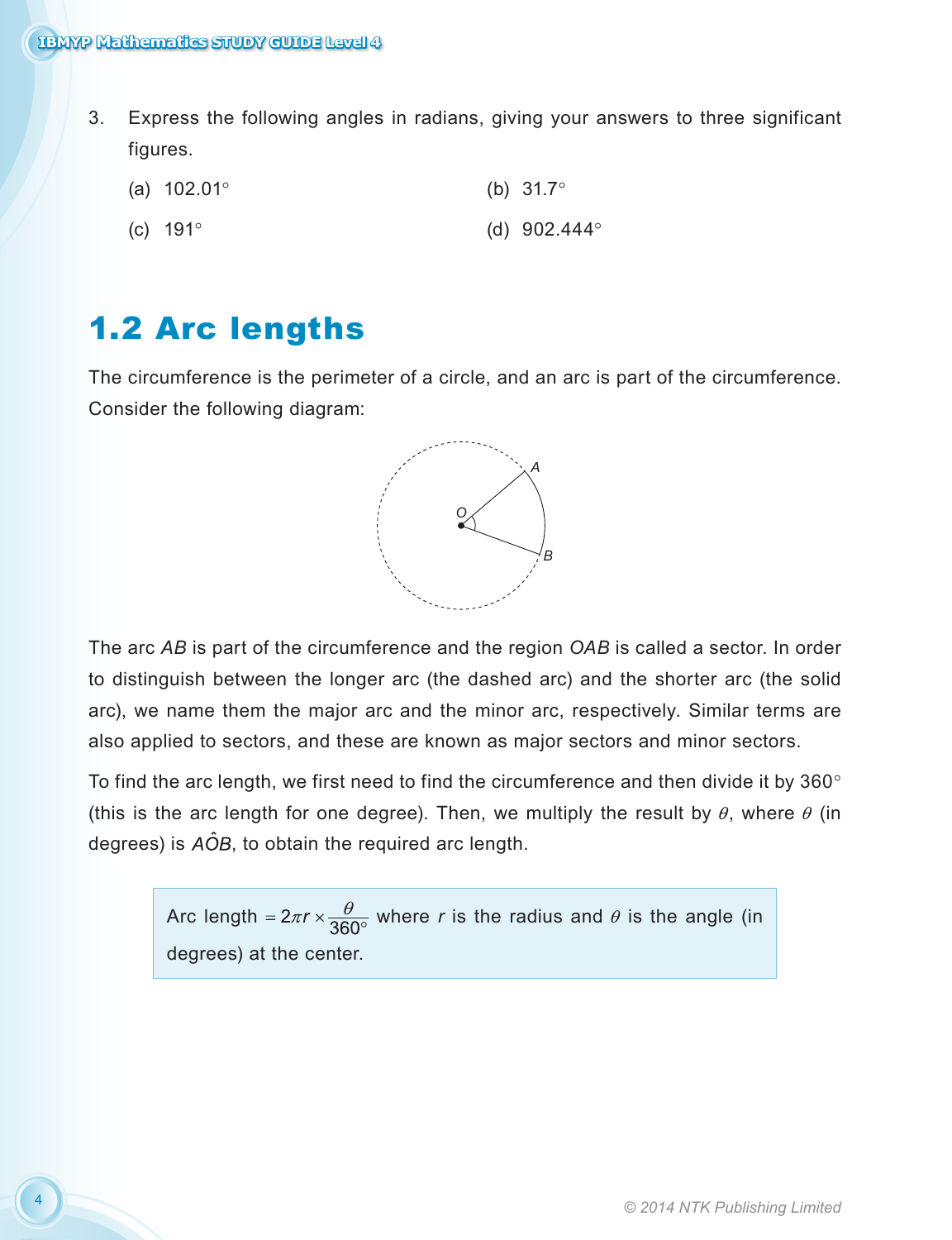If the given angle is in radians, we can use the following formula to calculate the arc length:

Arc length  $= r\theta$  where *r* is the radius of the circle and  $\theta$  is the angle (in radians) at the center.

The proof is as follows:

Since 360 $\degree$  is equivalent to  $2\pi$  radians, for  $\theta$  in radians we have:

$$
Arc length = 2\pi r \times \frac{\theta}{2\pi}
$$

$$
= r\theta
$$

## Example

A sector in a circle of radius 6 cm subtends an angle of  $70^{\circ}$  at the center. Find its arc length, giving your answer in terms of  $\pi$ .

00000000000000000

**Solution:**

Arc length = 
$$
2\pi(6) \times \frac{70^{\circ}}{360^{\circ}}
$$
  
=  $\frac{7\pi}{3}$  cm

#### Example

A sector in a circle of radius 6 cm subtends an angle of  $\frac{\pi}{3}$  at the center. Find its arc length, giving your answer in terms of  $\pi$ .

#### **Solution:**

If the given angle is in radians, we can use the expression *r*θ to find the arc length: Arc length =  $r\theta$ 

$$
=6\left(\frac{\pi}{3}\right)
$$

$$
=2\pi \text{ cm}
$$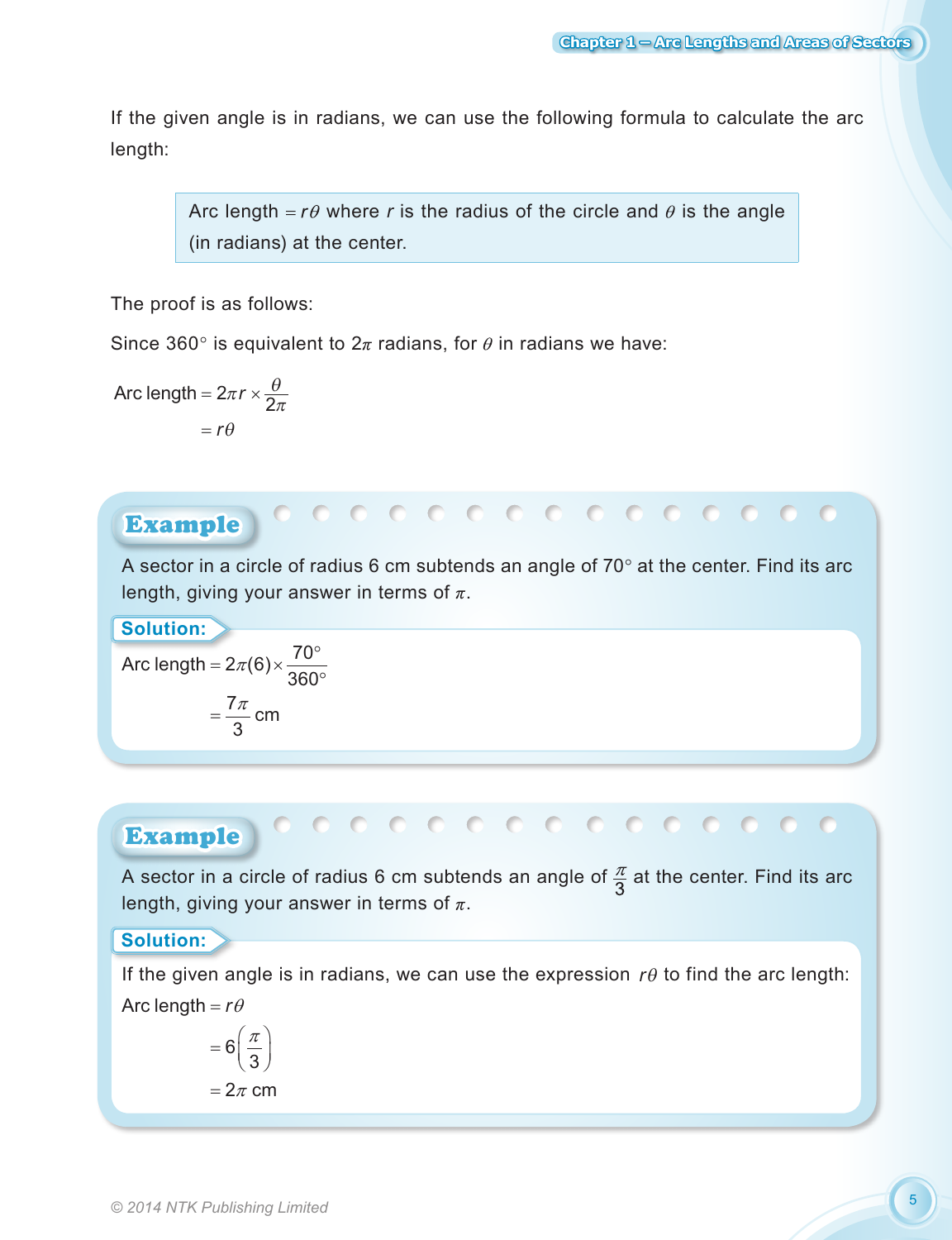

#### **Exercise 1.2**

Correct your answers to three significant figures and give angles in radians, unless otherwise specified.

#### **Section A**

- 1. An arc AB of a circle with center O and radius 6 cm subtends an angle of  $\frac{\pi}{3}$  at O. Find the exact length of arc *AB*.
- 2. An arc AB of a circle with center O and radius 10 cm subtends an angle of  $\frac{\pi}{4}$  at O. Find the exact lengths of the major arc and the minor arc *AB*.
- 3. Consider an arc *AB* of a circle with center *O*. Find the radius of the circle if
	- (a) the length of arc *AB* is 8 cm and it subtends an angle of 2 radians at *O*;
	- (b) the length of arc *AB* is 12.32 cm and it subtends an angle of 1.54 radians at *O*.